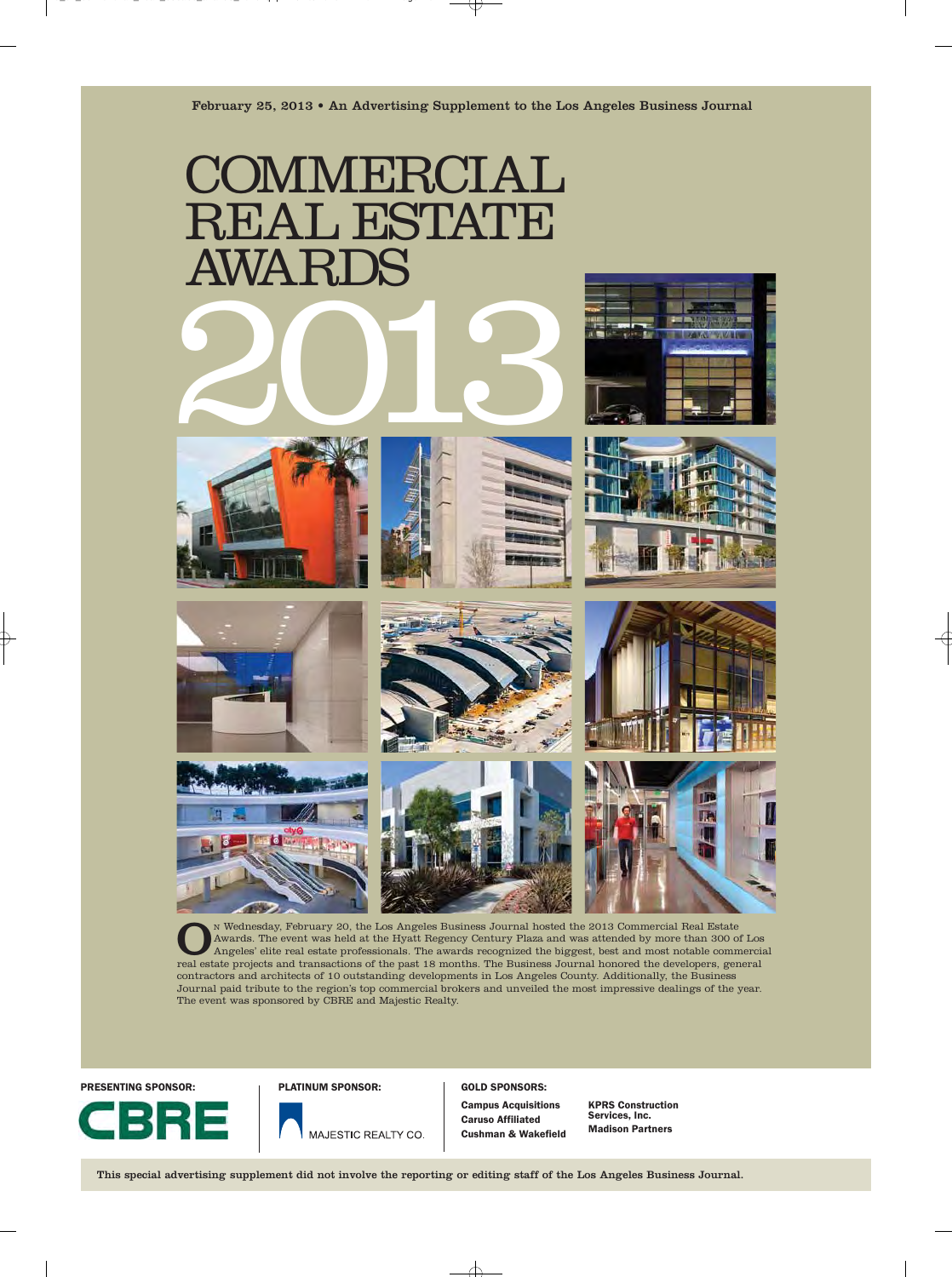





- LD Products, Inc. www.LDProducts.com
- Fu-Lyons Douglas Park, LLC www.lyonsandlyons.net
- Lyons and Lyons Properties www.lyonandlyons.net





- Oltmans Construction www.oltmans.com
- DeRevere & Associates www.derevere.com
- GAIA www.gaiadevelopment.com